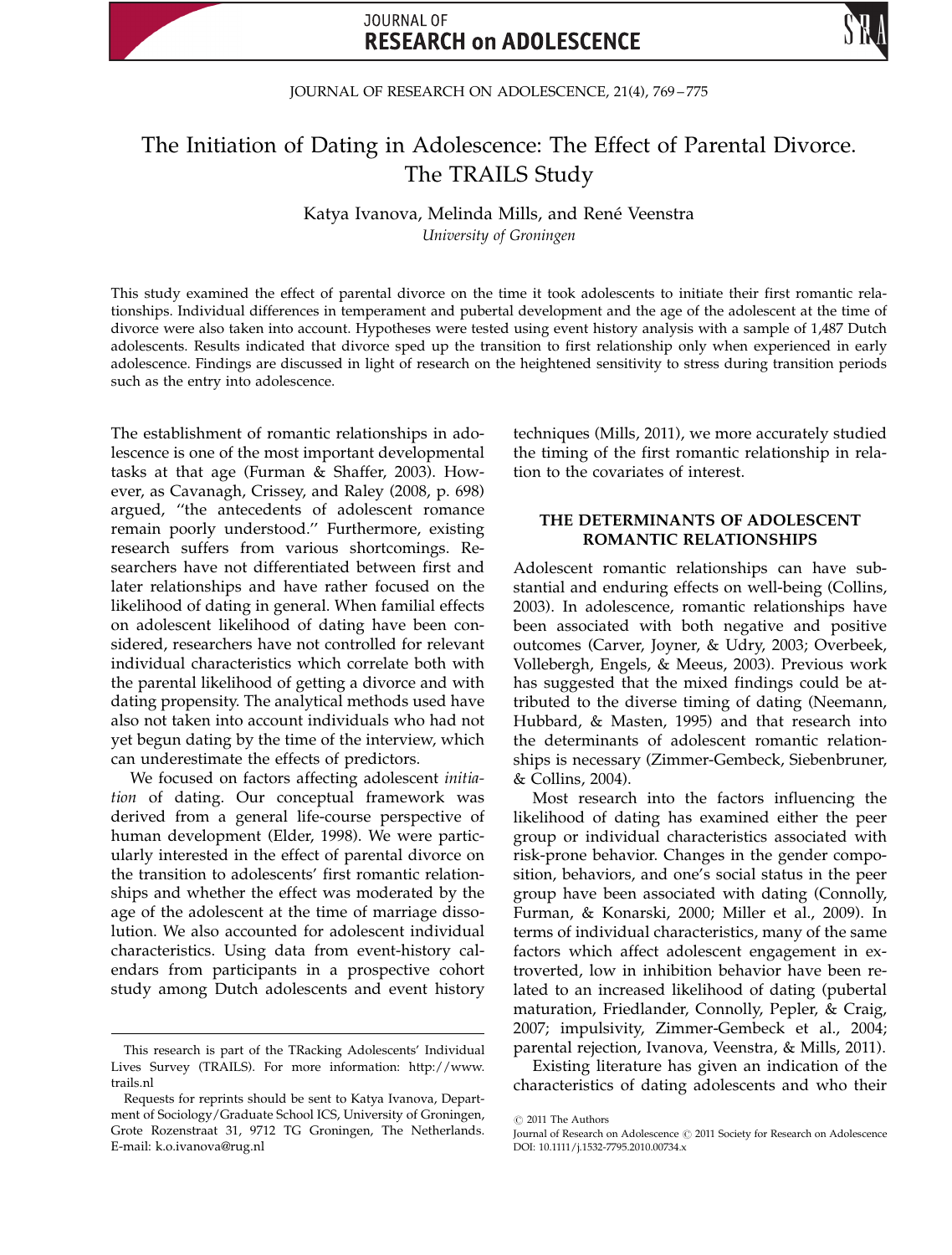peers are. Yet, researchers have overlooked the effect which one's family can have on the propensity to date. In adolescence, peers become increasingly more influential for youth adjustment. However, the family remains of high importance for adolescent functioning and substantial transitions in the lives of adolescents are in part shaped by events in their parents' lives (Elder, 1998).

# PARENTAL DIVORCE AND ADOLESCENT ROMANTIC RELATIONSHIPS

The importance of experiences within the family has been recognized in investigations of youth's dating relationships (Capaldi & Clark, 1998; Roisman, Booth-LaForce, Cauffman, & Spieker, 2009). Substantial research has also been performed into how stressful transitions in parents' lives affect youth's adjustment (Amato, 2000). Furthermore, growing up in a context of unstable parental relationships has been linked to children's own adult union formation and dissolution patterns (Wolfinger, 2005). Various mechanisms have been implicated for this relationship. Some suggest that the divorce affects children's experience of the home as a nurturing environment (Booth, Brinkerhoff, & White, 1984) and serves as a ''push'' to look elsewhere for emotional warmth (Glenn & Kramer, 1987). Others have focused on socialization. Single parents' engagement in romantic relationships could model children's openness to dating and sexuality (Whitbeck, Simons, & Kao, 1994). In addition, the transition to a singleparent family has been associated with lower levels of parental supervision (Demo & Acock, 1996), and low parental monitoring has been linked to an increased likelihood of dating (Friedlander, Connolly, Pepler, & Craig, 2007).

Due to the societal repercussions of early onset of sexual activity, researchers have focused on how changes in the parental household affect it. There is less research into the impact of marital transitions on adolescent involvement in romantic relationships. An exception is a study by Cavanagh et al. (2008), which demonstrated that instability in the composition of the parental household was associated with higher likelihood of being involved in a romantic relationship. However, the researchers did not control for the adolescents' earlier dating status, and a substantial part of behavioral variability is predicted by past behavior (Bentler & Speckart, 1979). In the cases when the focus is not on the first relationship, controlling for past dating episodes is essential to understand the impact of the factors of interest.

Additionally, Cavanagh and colleagues did not control for individual factors, correlated both with the parental likelihood of getting a divorce and with the adolescents' higher propensity to initiate dating. Tapping into this issue is a work by Mendle et al. (2009) on the established relationship between father absence and earlier initiation of sexual activity. The researchers showed that this association could be the result of confounded risks. The same genetic factors that affect earlier sexual activity could be related to heightened impulsivity and lack of selfcontrol, which increase the likelihood of father absence. Thus, families with fathers who are more likely to leave might also rear children with the genetic propensity of early sexual activity. A similar association could hold for earlier initiation of dating. In a study by Cramer (1993) it was found that divorced and separated women are more extroverted than their still married counterparts. The developmental precursors of extraversion in childhood have been found to be higher impulsivity and lower inhibitory control (Rothbart, Ahadi, & Evans, 2000), which have been associated with higher propensity to date (Zimmer-Gembeck et al., 2004). Given the strong evidence of genetic influences on temperament and personality (Saudino, 2005), it could be that divorce-prone parents have offspring that are more likely to date.

# THE PRESENT STUDY

In line with previous work, we hypothesized that the time to first romantic relationship would be shorter for adolescents who experienced a parental divorce than for those from intact families. We extended previous research by using event history calendars (EHC) and analysis, which enabled us to include the information of adolescents who had not yet started dating. Furthermore, in line with the temperament model developed by Rothbart et al. (2000), we controlled for adolescents' orientation to novelty, negative affectivity, the ability to regulate behavior, and the desire for closeness with others. We also accounted for the pubertal development of the adolescent.

Finally, we considered whether the effect of divorce was moderated by the adolescent's age at the event. Stressors experienced during transitional periods, such as the entry into adolescence, have stronger effects on adjustment than if they are experienced at another time (Graber & Brooks-Gunn, 1996). Therefore, we hypothesized that adolescent initiation of dating would be most affected by a parental divorce in early adolescence.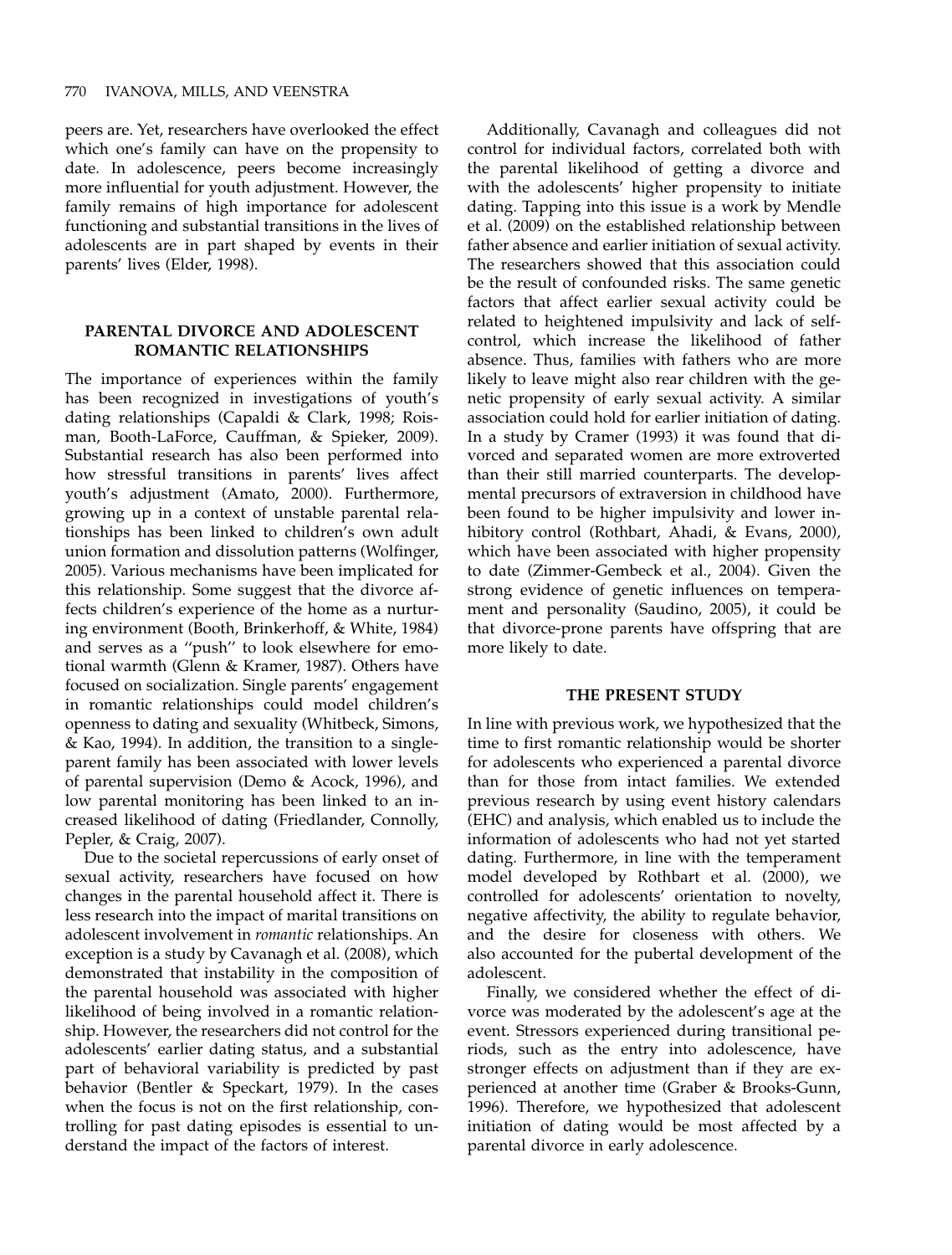# METHOD

#### Participants and Procedure

Data were gathered from participants in the TRacking Adolescents' Individual Lives Survey (TRAILS), a prospective cohort study among adolescents in the general Dutch population. Of all children and parents approached for participation in the TRAILS study, 76.0% gave consent, which resulted in an initial sample of 2,230 participants. Three data collection waves have been completed: T1, when the adolescents were at the mean age of 11.09 years  $(SD = 0.55)$ ; T2, with participants' mean age of 13.55  $(SD = 0.54)$ ; and T3, with adolescents' mean age of  $16.30$  (SD = 0.73). A more detailed description of the TRAILS' design, sampling procedures, data collection, measures, and attrition analyses can be found in Huisman et al. (2008).

We used data collected during the EHC interviews, which took place during T3. A total of 1,513 adolescents filled out the EHC (67.9% of the T1 sample; 82.3% of the T3 sample). Compared with participants, nonparticipants were more likely to be boys,  $\chi^2(2,230) = 31.58$ ,  $p < .05$ , Cramer's  $\varphi^2 = 0.12$ , came from families with a lower socioeconomic status (SES),  $t(2,186) = -9.39$ ,  $p < .05$ , Cohen's  $d = .43$ , and were older,  $t(2,228) = 2.40$ ,  $p < .05$ , Cohen's  $d = .11$ . This selective nature of the sample should be kept in mind when considering the generalizability of the findings.

During the EHC interviews, the adolescents were asked to report important life events (parental divorce, start and end of romantic relationships) on a detailed monthly calendar going back to the beginning of the TRAILS data collection (5 years). If an event happened before the start of the EHC, the interviewer also noted that down.

We excluded 26 adolescents whose first relationship began before the start of observations or who could not remember the starting month. Thus, the final sample was 1,487 (44.9% boys). The average age at the interview was 16.25 ( $SD = 0.67$ ) and at the start of observation it was 11.30  $(SD = 0.65)$ . The sample consisted of 1,363 (91.7%) Dutch and 124 (8.3%) adolescents from non-Western immigrant families.

# Measures

Adolescent initiation of dating. We used the adolescents' report of starting month of first relationship (reported at the mean age of 16.25) as the definition of initiation of dating.

Parental divorce. Experiencing a parental divorce and its date were reported by the adolescent during

the interviews. Three dummy variables were created with  $0 = no$  parental divorce before first relationship and  $1 =$  divorce happened during childhood, before the age of 11, or in early adolescence, from age 11 until 13, or in midor late adolescence, from age 13 onwards. Because of the focus on how a parental divorce influences the initiation of dating, we studied only the divorces that happened before the first reported relationship. If a divorce happened after it, we coded it as part of the 0 category.

Adolescent pubertal development. Parents reported the stage of pubertal development at T1 by using schematic drawings of secondary sex characteristics corresponding to the five standard Tanner stages (Marshall & Tanner, 1969, 1970). Tanner stages are a widely accepted standard for assessing physical development and have demonstrated good reliability, validity, and parent – child agreement (Oldehinkel, Verhulst, & Ormel, 2011). The participants were classified into five stages of puberty, where  $1 = infantile$ and  $5 =$  complete puberty.

Adolescent temperament. Temperament was assessed by the parent and the child version of the short form of the Early Adolescent Temperament Questionnaire—Revised (EATQ-R). We used the parent version, because its factor structure was superior to that of the child version in our sample. The EATQ-R is a 62-item questionnaire based on the temperament model developed by Rothbart et al. (2000). We utilized six subscales: high-intensity pleasure, shyness, fear, frustration, effortful control, and affiliation. More information about the composition, validity and parent – child agreement on the EATQ-R with the TRAILS sample can be found in Oldehinkel, Hartman, De Winter, Veenstra, and Ormel (2004).

Socioeconomic status. The family's SES was assessed at T1, based on the educational and occupational levels of both parents and the family income level. SES was measured as the average of the five items, which were standardized to  $M=0$  and  $SD = 1$ . The measurement captured 61.2% of the variance in the five items and had a Cronbach's  $\alpha$  of .84.

# Analytical Approach

We analyzed the data using event history analysis (EHA; Mills, 2011) which allowed us to examine the timing of an event and how it is affected by the explanatory variables. EHA also includes the information of individuals who have not experienced the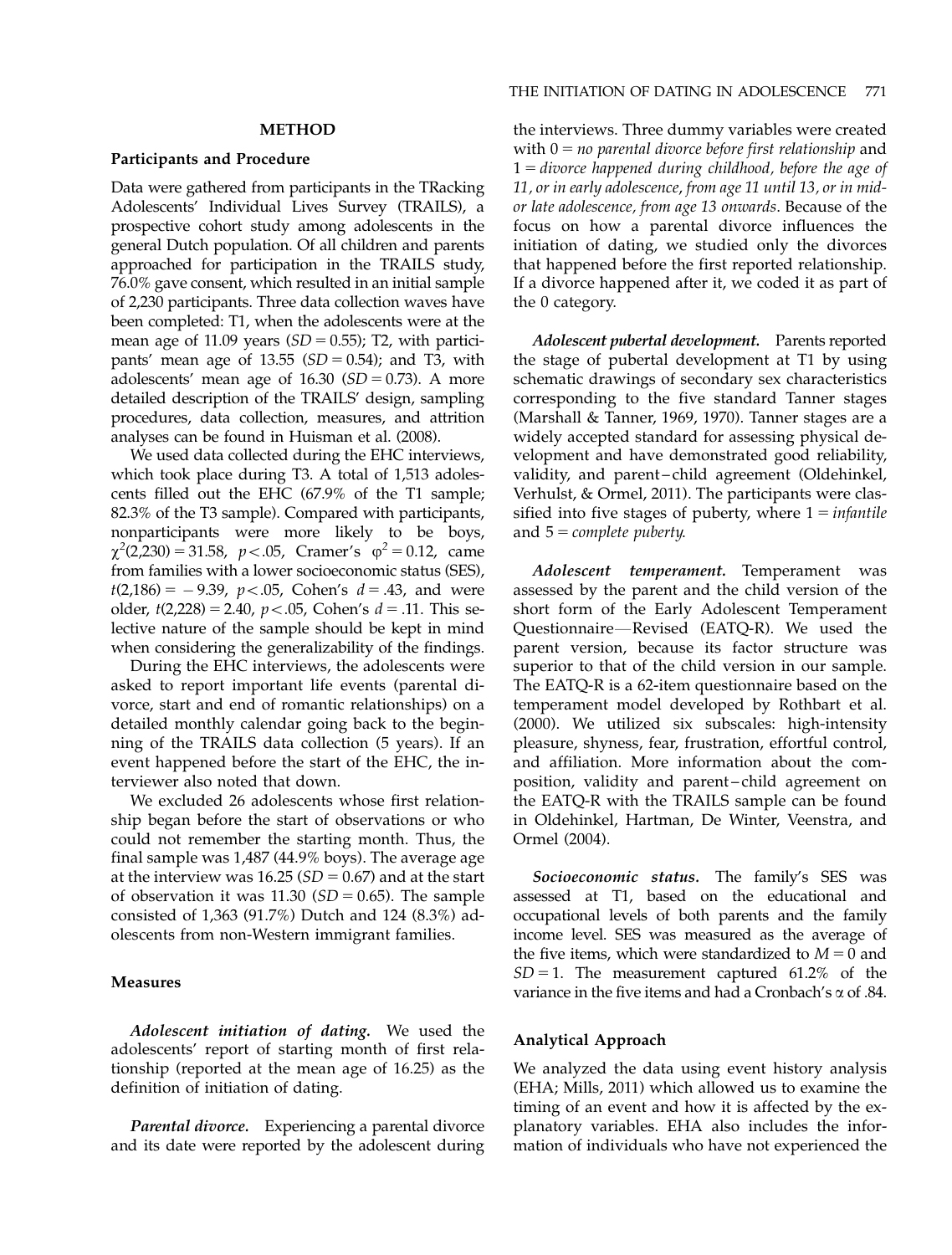event by the interview date. Outcome variable is the hazard rate, or the conditional probability that an event occurs at a particular time (t).

We first estimated nonparametric survival curves (Kaplan & Meier, 1958) followed by a Cox (1972) semiparametric regression model, a highly robust and flexible model that makes no assumption about the hazard's shape. When interpreting the results, we focused on the hazard ratios or the exponent of the  $\beta$  coefficient. If the hazard ratio is  $>1$ , there is an increased hazard of the event occurring, and if it is  $\langle 1 \rangle$ , there is a decreased hazard. For dummy variables, hazard ratios  $<$ 1 suggest that adolescents in that category have a lower hazard rate than the baseline category. The hazard ratio for a continuous covariate is the amount of change in the hazard of the event occurring with a unit increase in the covariate (Mills, 2011).

All independent continuous variables were standardized. Missing values were imputed using ICE in Stata 10.0 (Royston, 2007). We controlled for the family's SES and the participants' gender and age at the time of first observation.

# RESULTS

Nine hundred thirty-four adolescents (62.8% of the EHC sample) reported at least one romantic relationship. Girls were more likely than boys to report first relationship,  $\chi^2(1, N=1.487) = 18.58, p < .001$ . The mean age at first relationship was 14.34 years  $(SD = 1.31$ , range 10.80 – 17.86). No differences were found for the adolescents from immigrant families in the propensity to date, age at first relationship, or number of parental divorces.

The number of divorces before first romantic relationship was 322 (21.7% of the EHC sample; 262 before the age of 11, 30 between the ages of 11 and 13, and 30 after the age of 13). No gender differences were found in the likelihood of experiencing a parental divorce. Because no divorces took place in early adolescence and only three happened in mid/ late adolescence for the adolescents from immigrant families, no interactions between divorce and ethnicity were considered.

Figures 1a and b display the Kaplan –Meier survival estimates for time to first and second romantic relationship, respectively. The y-axis displays the proportion of adolescents who did not start dating at any given time (displayed on the  $x$ -axis). As can be seen, adolescents took much longer to initiate their first compared with their second romantic relationship. The transition to first dating episode appeared



FIGURE 1 (a) Survival estimates for time to first romantic relationship. (b) Survival estimates for time to second romantic relationship.

to be a distinct process compared with the transition to subsequent relationships.

Table 1 displays the hazard ratios for the three Cox models. In the first model, we included the control variables and the dummy variables for parental divorce. This model demonstrated the effect of divorce when we did not account for individual level characteristics. The second model included the control variables and individual level characteristics and demonstrated the effects of temperament and pubertal development on the initiation of dating. The final model included all independent variables. No differences between boys and girls were found for the effect of divorce.

Our final model indicated that adolescents who were older at first observation had shorter time to first romantic relationship. Girls had a significantly faster transition by 26.2% than boys (calculated as  $(exp(-.30) - 1) \times 100 = -26.2\%)$ . An increase in the SES of the parental household was associated with a decrease in the time by 10.4%. In terms of individual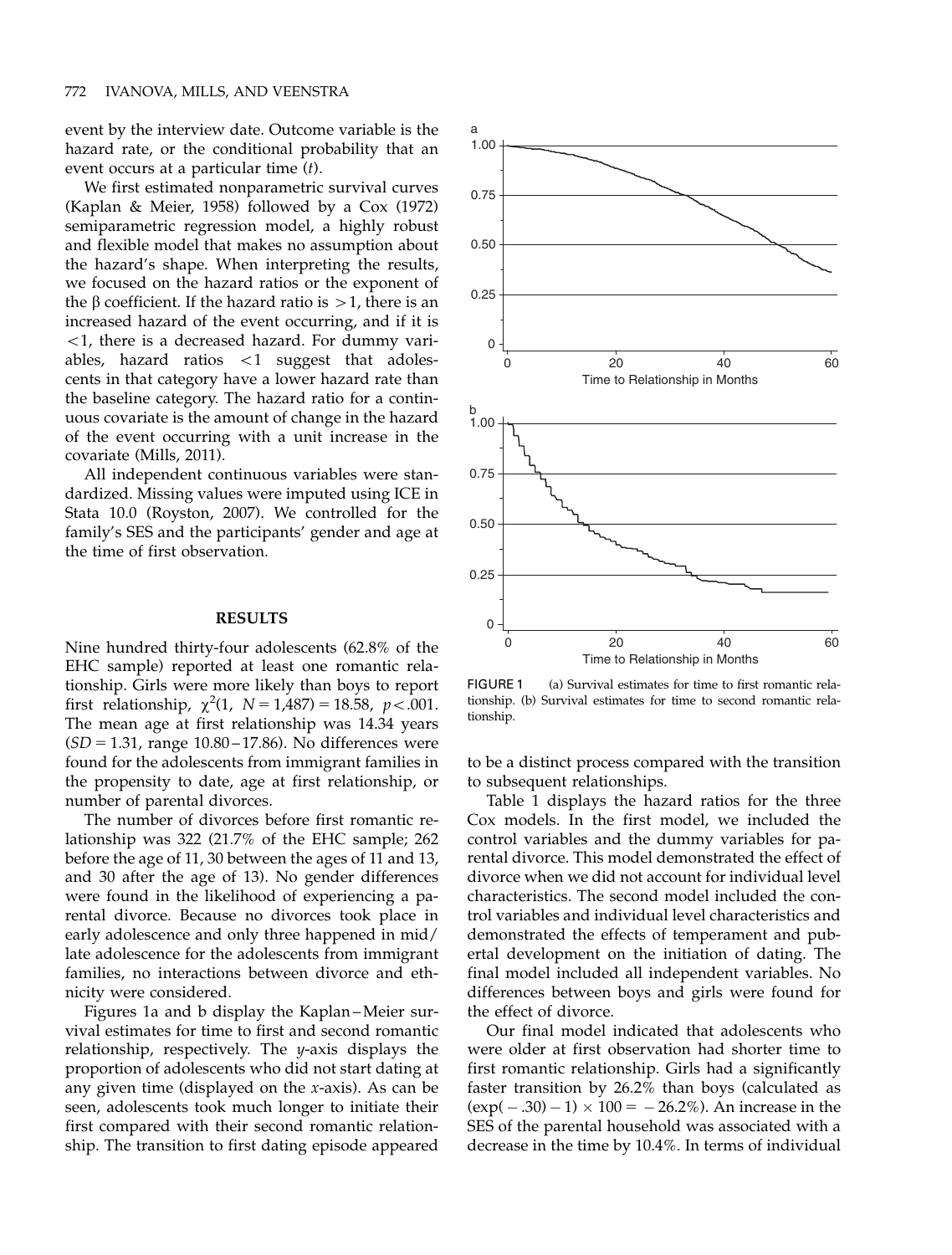TABLE 1 Hazard Ratio Estimates From the Cox Regression Model of the Time to First Romantic Relationship in Adolescence ( $N = 1,487$ )

|                            | Hazard ratio (95% CI)       |                                      |                           |
|----------------------------|-----------------------------|--------------------------------------|---------------------------|
|                            | Model 1                     | Model 2                              | Model 3                   |
| Socioeconomic status       | $0.89$ $(0.83 - 0.95)$ **   | $0.89$ $(0.83 - 0.95)$ **            | $0.90(0.84-0.96)$ **      |
| Age at start of obs        | $1.24$ $(1.16 - 1.32)$ **   | $1.22$ $(1.14 - 1.30)$ **            | $1.22$ $(1.14 - 1.30)$ ** |
| Gender (ref $=$ female)    | $0.77$ $(0.68 - 0.88)^{**}$ | $0.73$ $(0.64 - 0.84)$ **            | $0.74~(0.64-0.85)$ **     |
| Individual characteristics |                             |                                      |                           |
| Tanner stage               |                             | $1.09$ $(1.02 - 1.16)$ <sup>**</sup> | $1.09$ $(1.02 - 1.16)^*$  |
| Affiliation                |                             | $1.00(0.93 - 1.07)$                  | $1.00(0.93 - 1.07)$       |
| Effortful control          |                             | $0.93(0.86-1.00)^*$                  | $0.93(0.87-1.00)$         |
| Fear                       |                             | $1.03(0.96 - 1.11)$                  | $1.03(0.96 - 1.11)$       |
| Frustration                |                             | $0.98(0.92 - 1.06)$                  | $0.98(0.92 - 1.06)$       |
| Shyness                    |                             | $0.86$ $(0.80 - 0.92)$ **            | $0.86 (0.80 - 0.93)$ **   |
| High-intensity pleasure    |                             | $1.12 (1.05 - 1.20)$ **              | $1.12 (1.04 - 1.20)$ **   |
| Divorce (ref = no div)     |                             |                                      |                           |
| Divorce before age 11      | $1.21 (1.02 - 1.43)^*$      |                                      | $1.12(0.94 - 1.32)$       |
| Divorce age $11-13$        | $2.02 (1.36 - 2.99)$ **     |                                      | $1.83$ $(1.23 - 2.71)$ ** |
| Divorce age $>13$          | $0.95(0.62 - 1.47)$         |                                      | $0.89(0.58 - 1.38)$       |
| Number of events           | 934                         | 934                                  | 934                       |
| $-2$ log likelihood        | $-6379.53$                  | $-6362.93$                           | $-6358.34$                |
| LR $\chi^2$ (df)           | 91.78(6)                    | 124.98 (10)                          | 134.15 (13)               |
| Significance               | $-.001$                     | < .001                               | $-.001$                   |

Note. CI, confidence interval.

 $p < .05;$  \*\* $p < .01$ .

characteristics, our final model demonstrated that when adolescents scored 1 SD above the means for pubertal development and need for high-intensity pleasure, their transition to dating was sped up by 8.5% and 11.7%, respectively. In contrast, scoring 1 SD above the mean for shyness decreased the speed by 13.8%.

When the individual level characteristics were not taken into account, the experience of a divorce in both childhood and early adolescence sped up the transition to first relationship (divorce in mid/late adolescence had no effect in any of our models). However, when those characteristics were taken into account, experiencing a divorce in childhood no longer had an effect on the transition to dating. According to our final model, if adolescents went through the parental marital dissolution during early adolescence, their hazard rate of beginning to date increased by 82.5%. Those findings were in line with our expectations.

# DISCUSSION

In this study, we aimed at extending our knowledge of the determinants of adolescent romantic relationships by focusing on the effect of family transitions on the initiation of dating. We were guided by the assertion of

life-course researchers (Elder, 1998) that substantial changes in the parents' lives are bound to affect the transitions in adolescents' lives. Previous work has shown that cumulative family instability is the strongest predictor of current dating status when considering the effect of family make up on dating (Cavanagh et al., 2008). We focused on the effect of marital dissolution on time to first relationship while controlling for who the potentially dating adolescents were with respect to individual level characteristics. Additionally, we also considered the importance of the timing of the divorce. We found that once adolescent characteristics were accounted for, parental divorce sped up the transition to first romantic relationship only when experienced in early adolescence.

Three central findings emerged from our analyses. First, the transition to first romantic relationship was indeed quite different from the transition to subsequent ones. It is possible that when adolescents, who have already initiated dating, experience a parental divorce, they will be more likely than nondaters to search for romantic partners as an escape from the unpleasant situation. As Bentler and Speckart (1979) elaborate, past behavior is the best predictor of future behavior. Once an adolescent has experienced a romantic relationship, initiating a new one is much more likely, as demonstrated by researchers who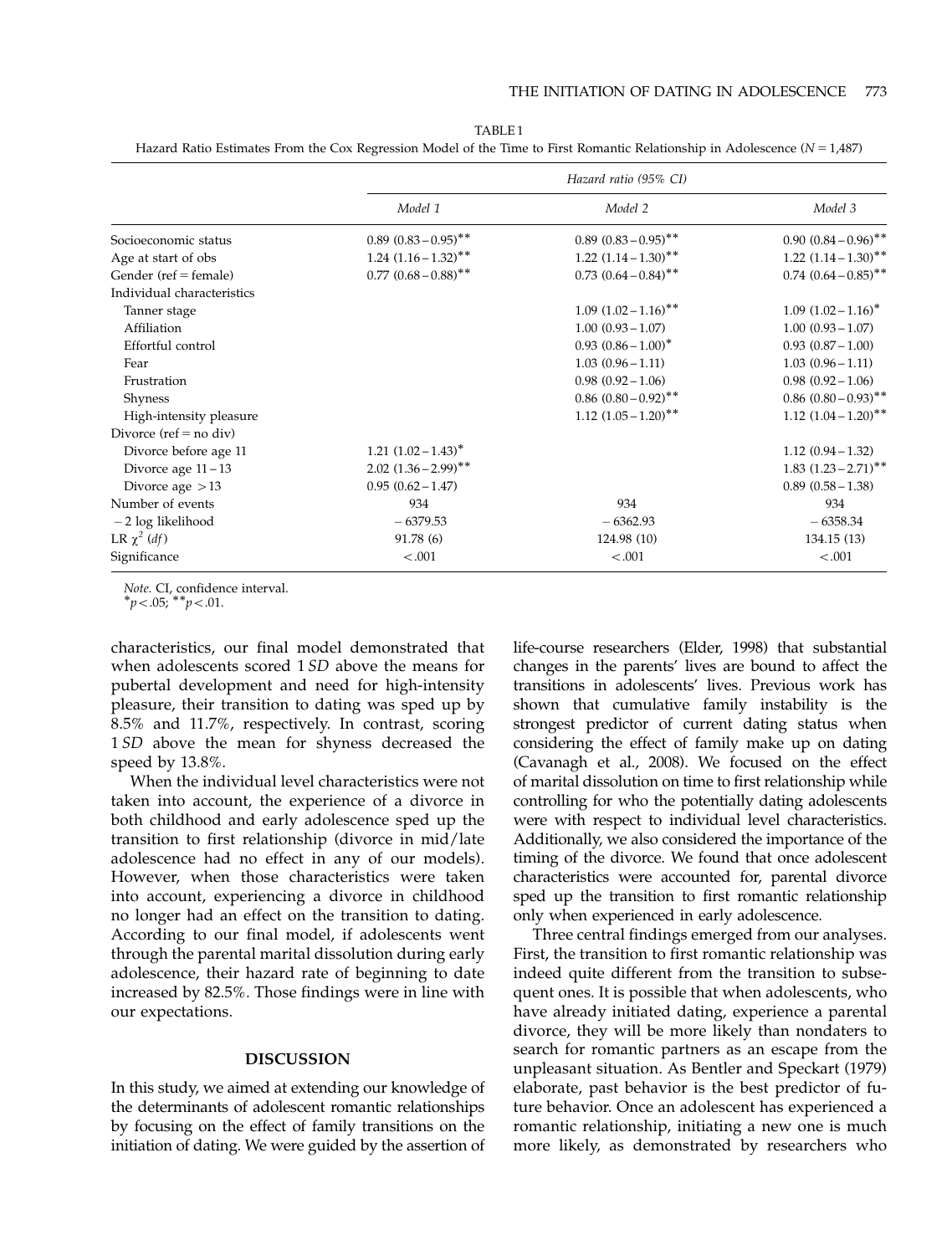have accounted for earlier dating status (Furman, Low, & Ho, 2009). Previous investigations, which did not control for earlier dating behavior or looked specifically at the first relationship, might be producing a distorted picture of the covariates' effects on adolescent propensity to date.

Second, adolescents who experienced a parental divorce progressed to first dating episode faster than adolescent from intact families. Furthermore, this effect was highly time-specific. Numerous mechanisms have been implicated for the effects of parental divorce on youth's well-being (Amato, 2000). Though we did not clarify the mechanism behind the described effect, we demonstrated that once individual characteristics were taken into account, only the divorces in early adolescence sped up the transition to dating. This finding is in line with the work on heightened sensitivity to stress during transition periods (Graber & Brooks-Gunn, 1996). During early adolescence, youth go through multiple changes with the onset of puberty and the transition to a new school environment. Therefore, this could be the time when adolescents are most affected by the disturbance of a parental marital dissolution.

Finally, we demonstrated that not controlling for who the potentially dating adolescents were could lead to misrepresenting the impact of changes within the family. When we did not include adolescent characteristics in the model, we found that both divorces in childhood and in early adolescence sped up the transition to dating. However, when we accounted for those individual factors, we found that the marital dissolution affected the rate of initiating dating only if it took place during early adolescence. It appears that if the parental divorce occurred too long ago, the adolescent characteristics were more important for the beginning of dating than what happened in the family context. Therefore, in order to properly assess the impact of family events, researchers should also account for who the individuals of interest are.

Despite its contributions, this study has certain limitations. We focused specifically on the date of parental divorce. However, it is possible that the date of marital dissolution is not the factor that affects adolescents per se but rather, the stressful events surrounding it (moving to a new house, parental dating). However, it should be noted that we used adolescent- and not parent-reported date of divorce and, thus, it is likely that we actually captured the effect of parental move out of the house rather than actual legal divorce (because the parental move is much more obvious to the adolescent than the signing of legal documents). This issue, however,

needs to be more adequately worked out in subsequent studies, and researchers should attempt to study divorce as a dynamic process.

We purposefully focused on how changes in the parental household affected adolescent dating status. However, adolescents' romantic relationships can be affected by much more than just changes in the parental household. How the adolescent reacts to the event of a parental divorce could depend on, for example, the peer network and its gender composition in particular. For adolescents that do not have enough opportunities to meet potential dating partners, parental divorce may not affect their dating behaviors the same way as it may the behaviors of adolescents with ample dating opportunities.

Despite certain limitations, we were able to demonstrate the substantial effect, which the event of parental divorce had on the initiation of dating even when adolescent temperament and pubertal development were accounted for. It remains to be seen whether the fact that the initiation of those romantic bonds was affected by parental divorce will also have consequences for the way adolescents experience those relationships.

#### **REFERENCES**

- Amato, P. R. (2000). Consequences of divorce for adults and children. Journal of Marriage and the Family, 62, 1269 – 1287.
- Bentler, P. M., & Speckart, C. (1979). Models of attitudebehavior relations. Psychological Review, 5, 452 – 464.
- Booth, A., Brinkerhoff, D. B. B., & White, L. K. (1984). The impact of parental divorce on courtship. Journal of Marriage and the Family, 46, 85 – 94.
- Capaldi, D. M., & Clark, S. (1998). Prospective family predictors of aggression toward female partner for at-risk young men. Developmental Psychology, 34, 1175 – 1188.
- Carver, K., Joyner, K., & Udry, J. R. (2003). National estimates of adolescent romantic relationships. In P. Florsheim (Ed.), Adolescent romantic relations and sexual behavior: Theory, research, and practical implications (pp. 23 – 57). Mahwah, NJ: Erlbaum.
- Cavanagh, S. E., Crissey, S. R., & Raley, R. K. (2008). Family structure history and adolescent romance. Journal of Marriage and Family, 70, 698-714.
- Collins, W. A. (2003). More than myth: The developmental significance of romantic relationships during adolescence. Journal of Research on Adolescence, 13, 1 – 24.
- Connolly, J. A., Furman, W., & Konarski, R. (2000). The role of peers in the emergence of heterosexual romantic relationships in adolescence. Child Development, 71, 1395 – 1408.
- Cox, D. (1972). Regression models and life tables. Journal of the Royal Statistical Society, 34, 187 – 202.
- Cramer, D. (1993). Personality and marital dissolution. Personality and Individual Differences, 14, 605-607.